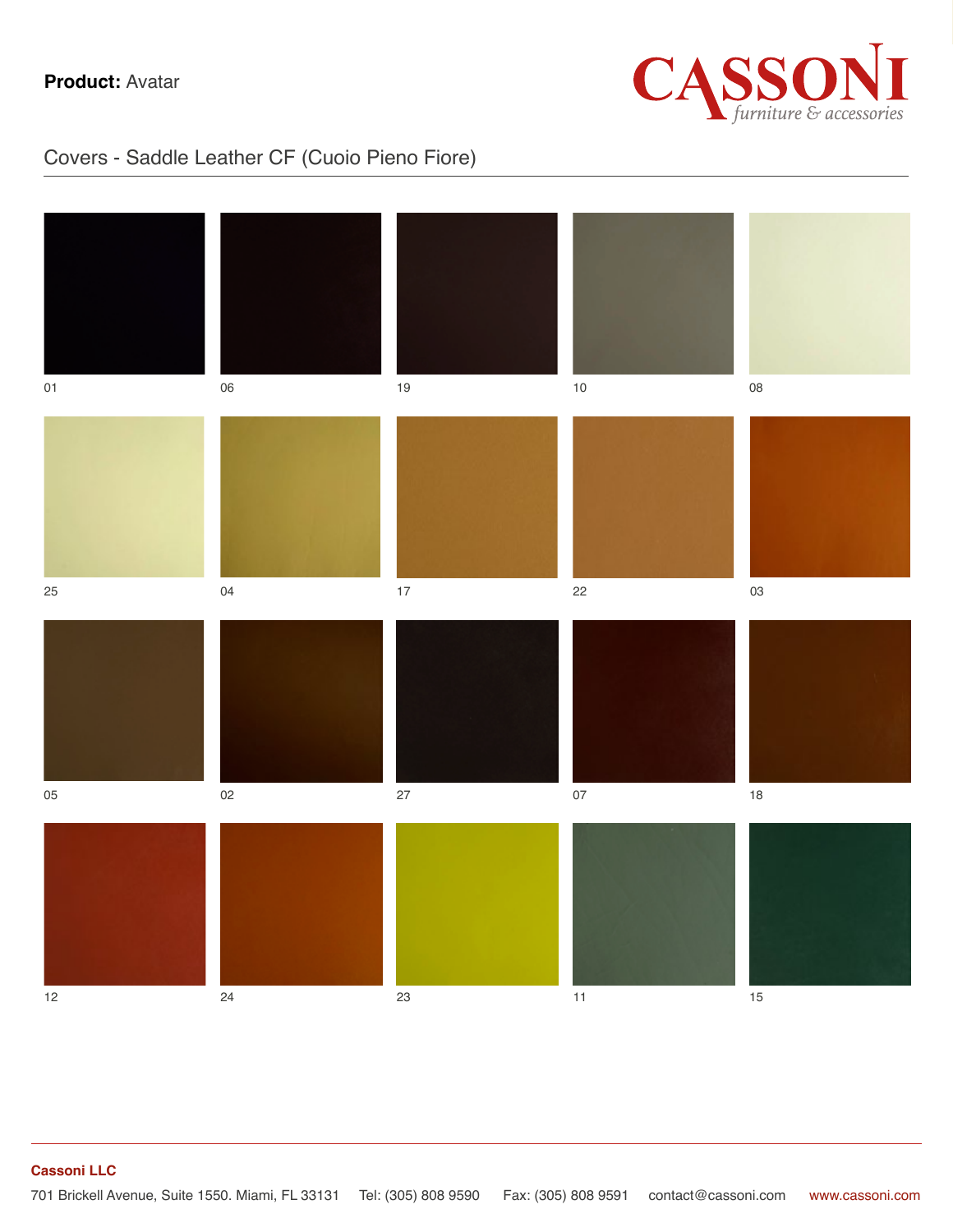

## Covers - Saddle Leather CF (Cuoio Pieno Fiore)



09 20 21

#### Covers - Saddle Leather CS (Cuoietto)

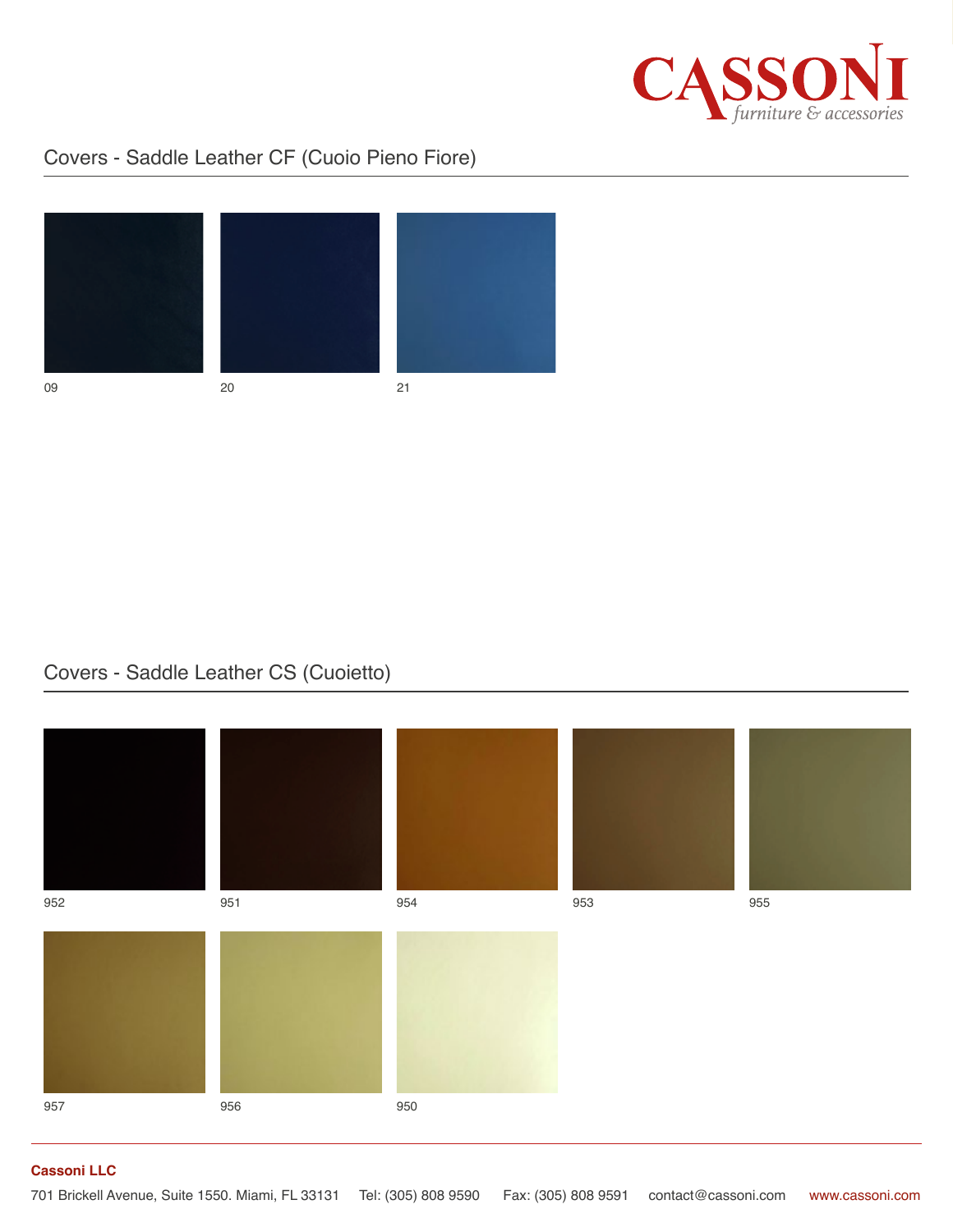

# Covers - Leather PS (Pelle Mezzo Fiore)



3312 3300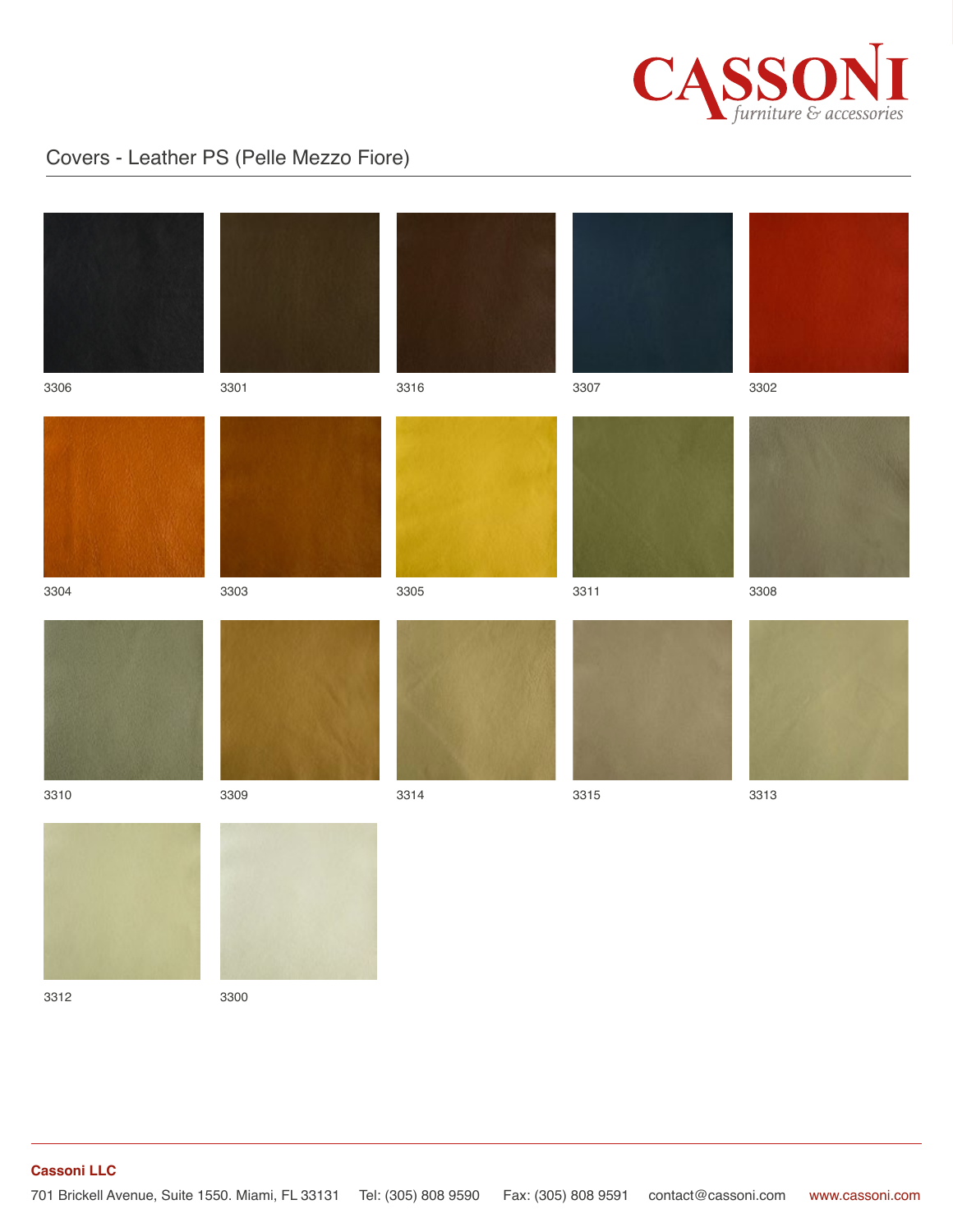

### Covers - Leather PF (Pelle Fiore)

| 4105         | 4104         | 4110         | 4132         | 4139         |
|--------------|--------------|--------------|--------------|--------------|
| 4138         | 4122         | 4111         | 4121         | 4136         |
|              |              |              |              |              |
| 4016<br>4002 | 4137<br>4141 | 4119<br>4101 | 4129<br>4014 | 4131<br>4134 |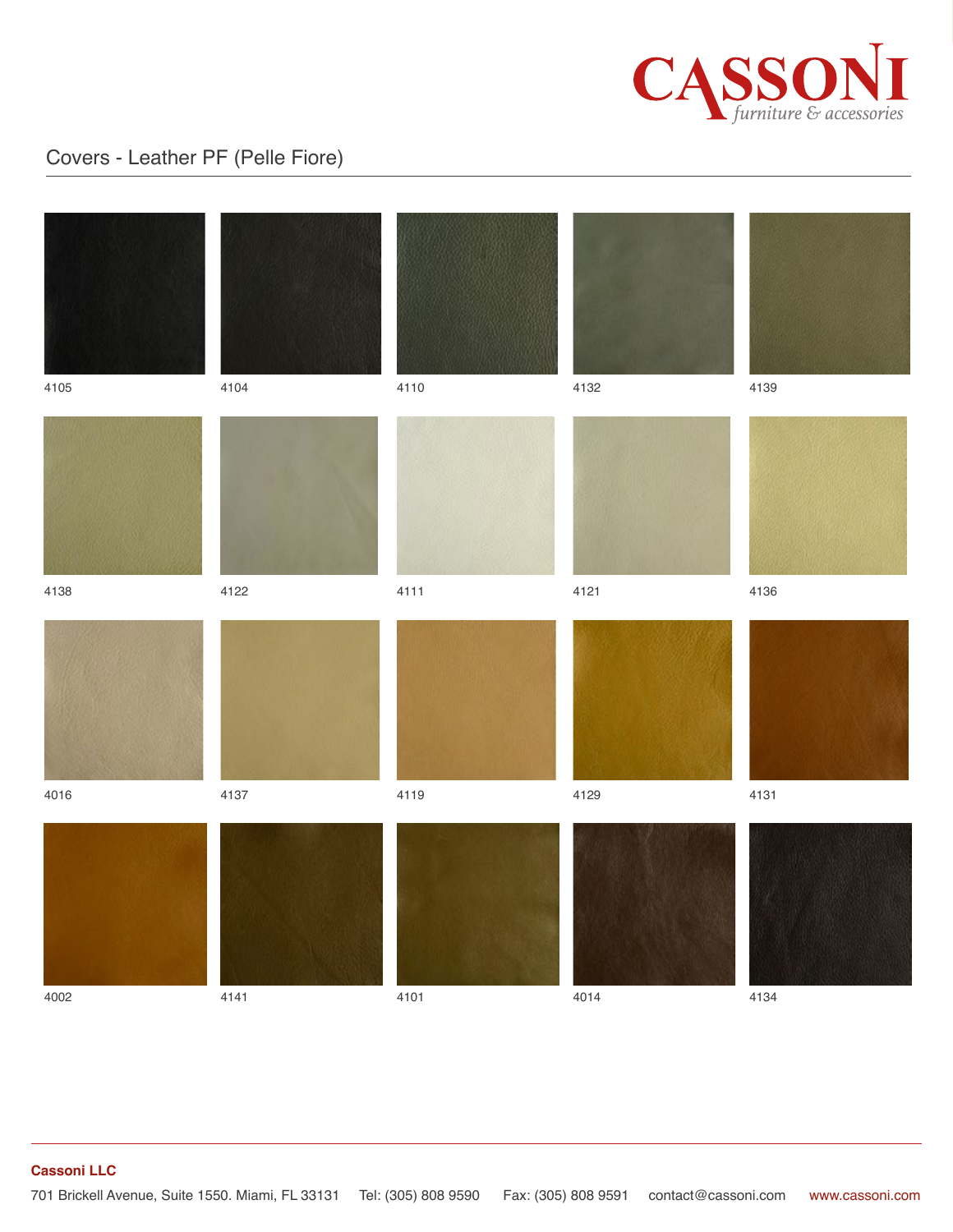

# Covers - Leather PF (Pelle Fiore)





4126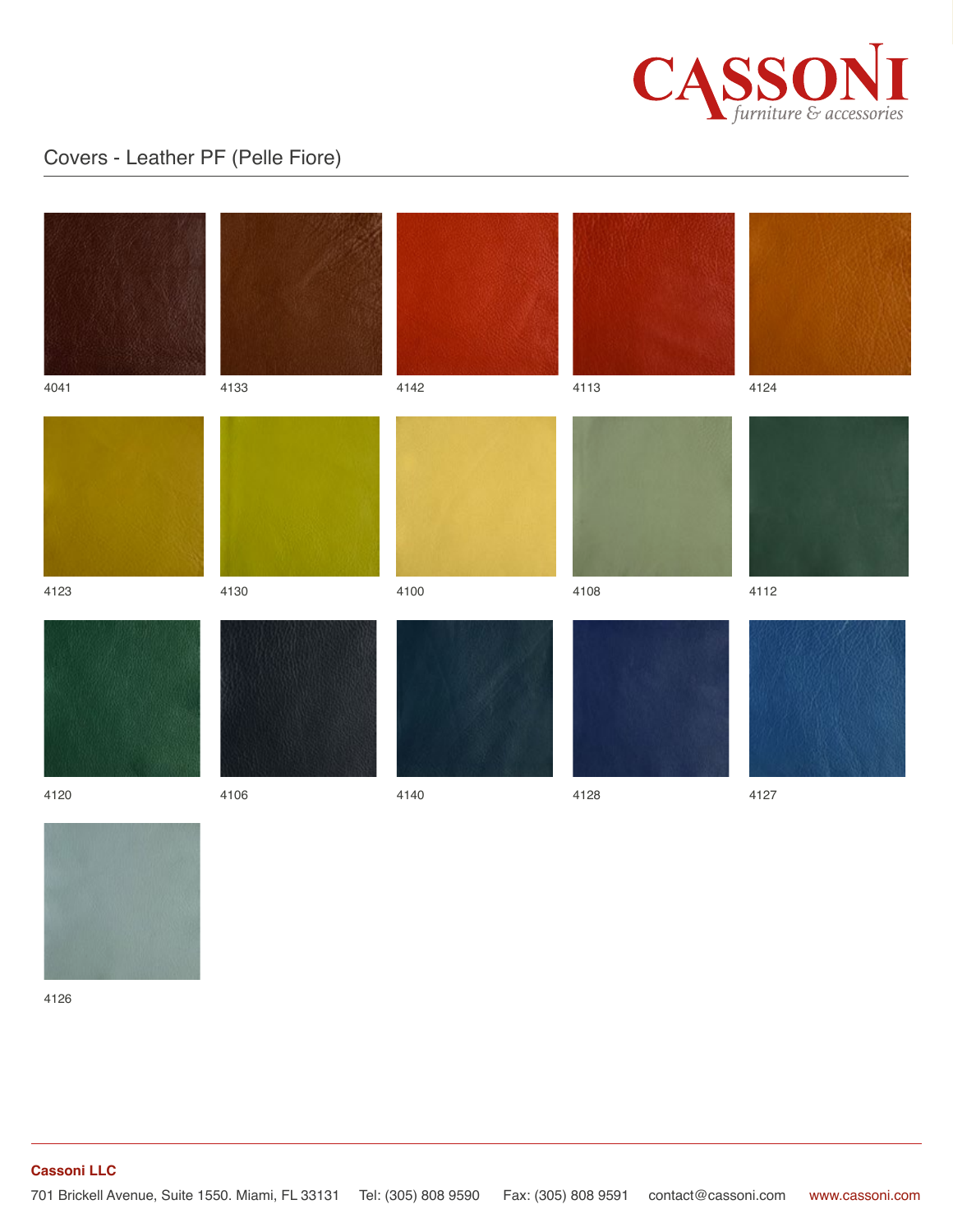

### Covers - Leather PX (Russia)

| Vodka   | Bliny     | Tundra   | Caviale   | Volga |
|---------|-----------|----------|-----------|-------|
| Siberia | Matrioska | Colbacco | Balalaika |       |

### Covers - Leather PX (Patagonia)



Mate **Mate** Pampa **Pampa** Tango

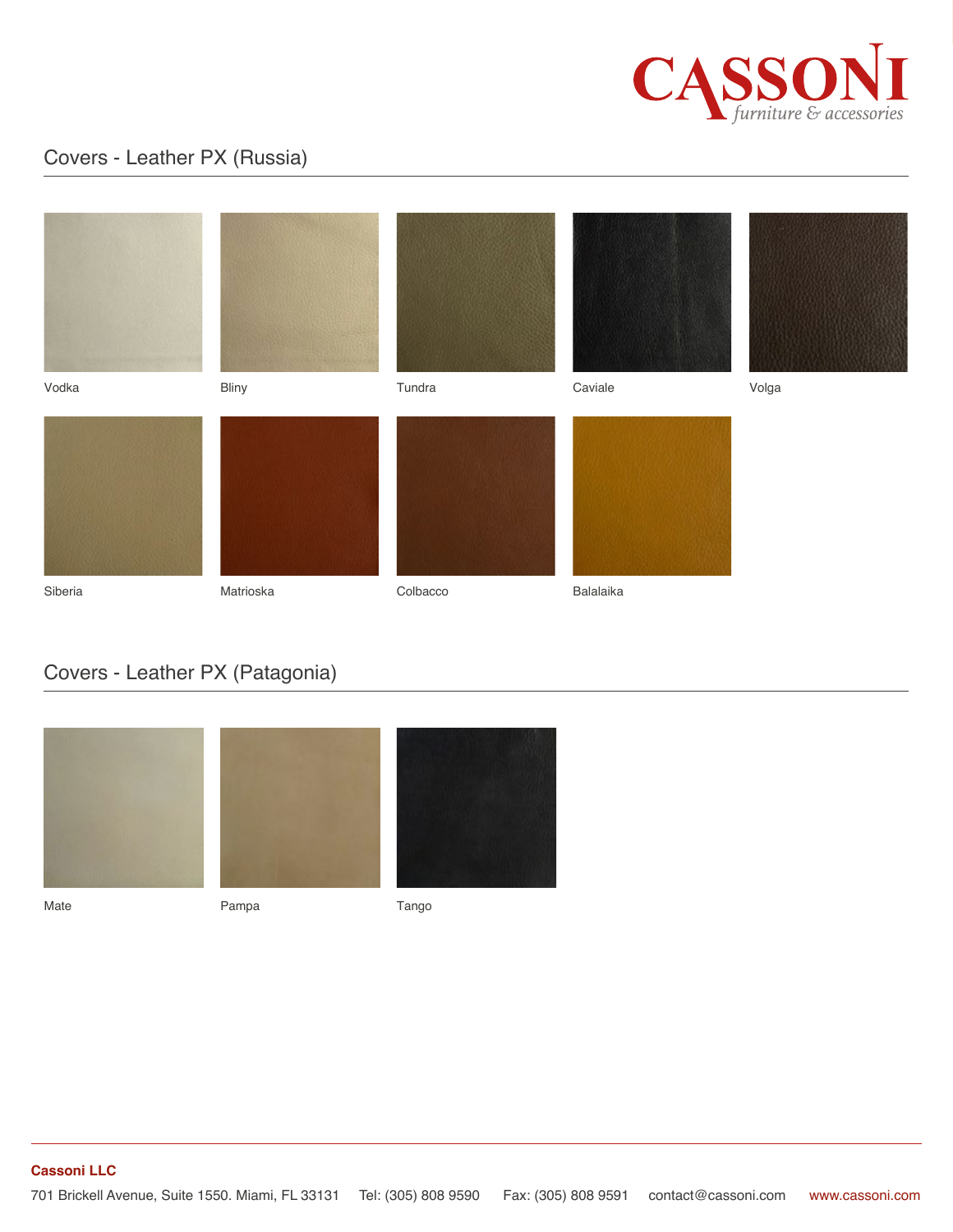

### Covers - Leather PX (Wine Regions)









Collio Malvasia Lagrein Montalcino



Montepulciano



Barolo

### Covers - Leather PX (70's)





Rock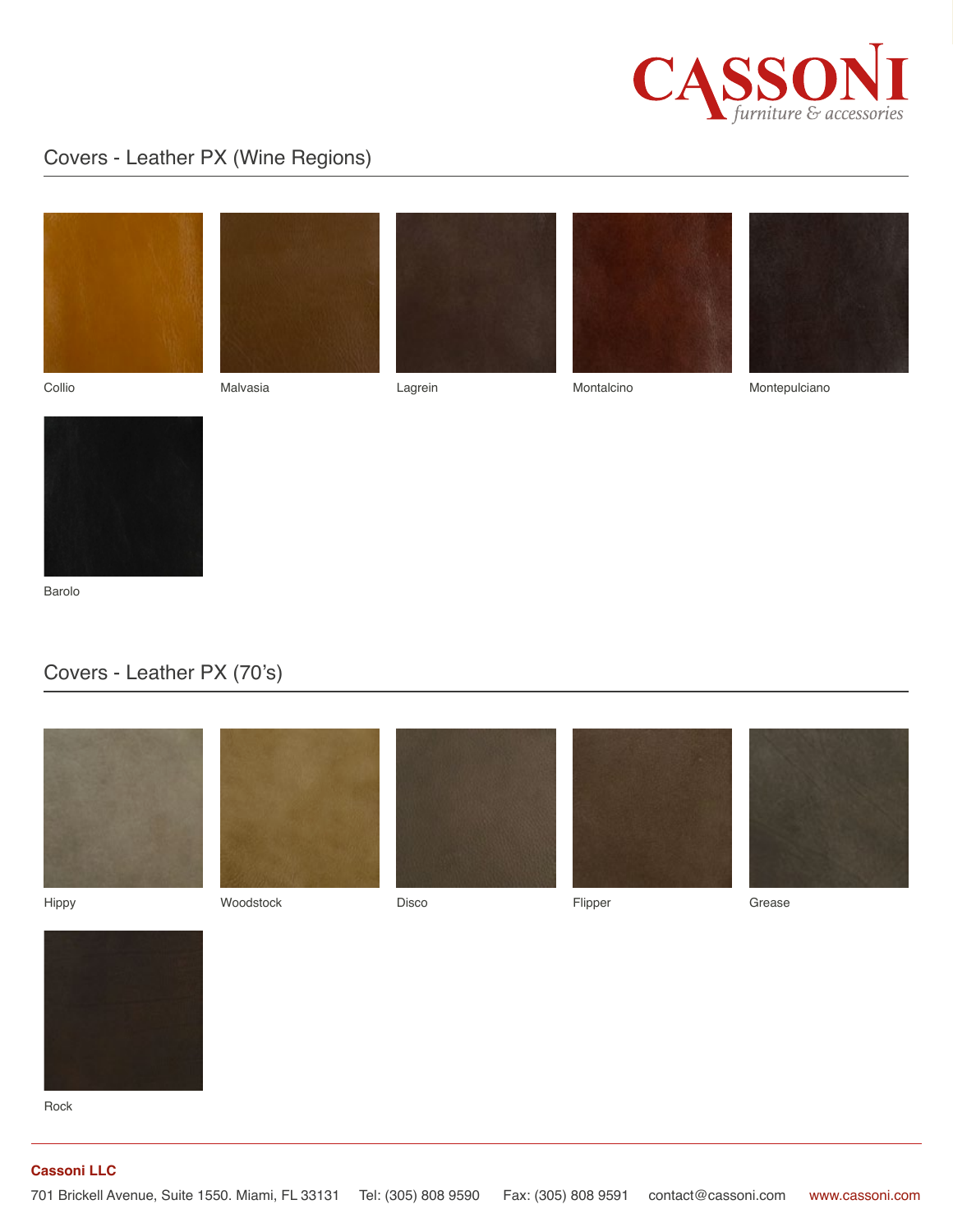

### Covers - Leather PX (Women)







Diana Marilyn Coco Evita





Naomi



Agatha

#### Covers - Leather PX (Avifauna)

| Albatro  | Lanario | Zigolo | Bucero   | Marabu |
|----------|---------|--------|----------|--------|
| Guaciaro | Upupa   | Nibbio | Caracara |        |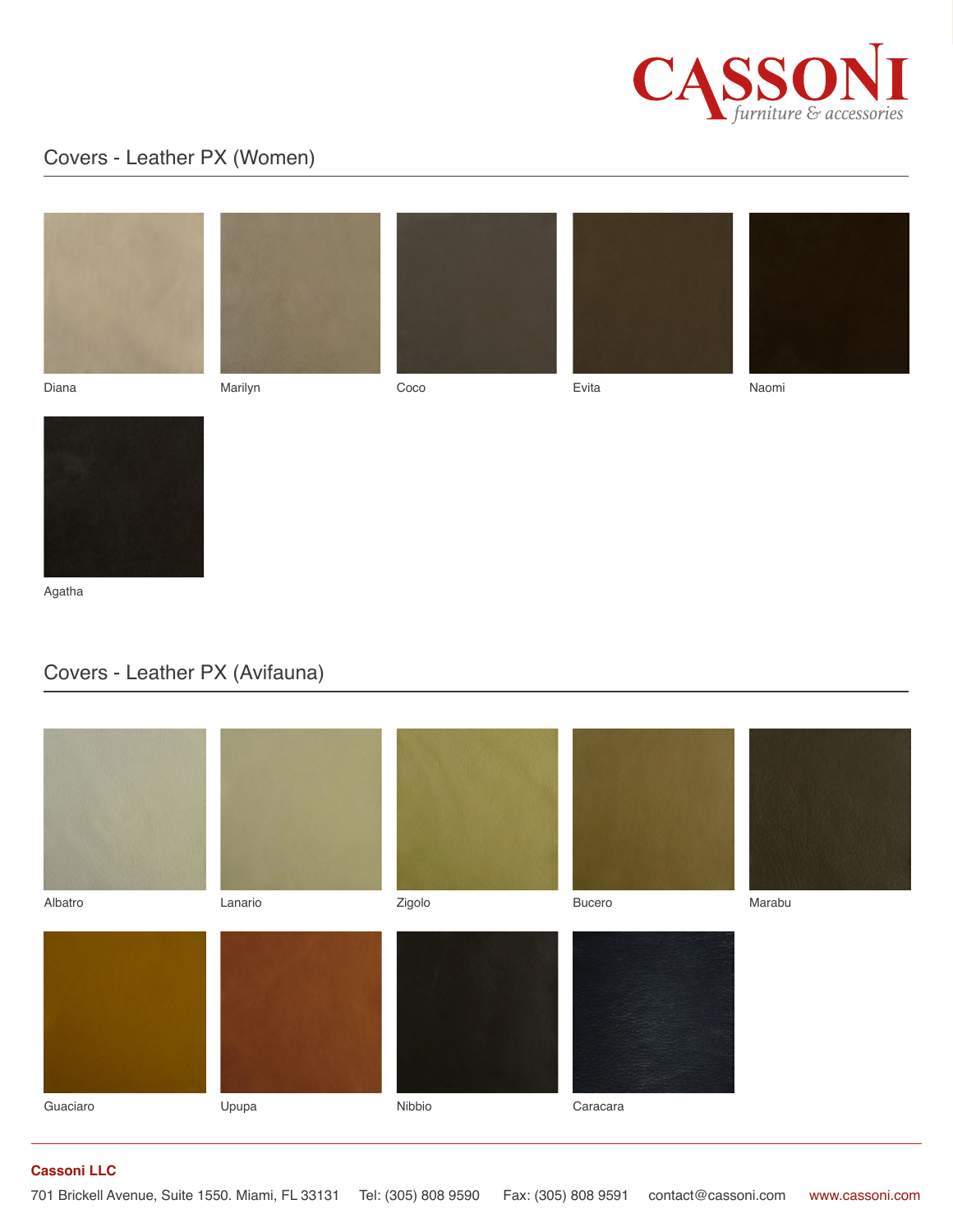

### Covers - Leather PA (Pittori)











Picasso Klimt Matisse Van Gogh





Kandinsky

#### Covers - Leather PA (Stelle)



Vega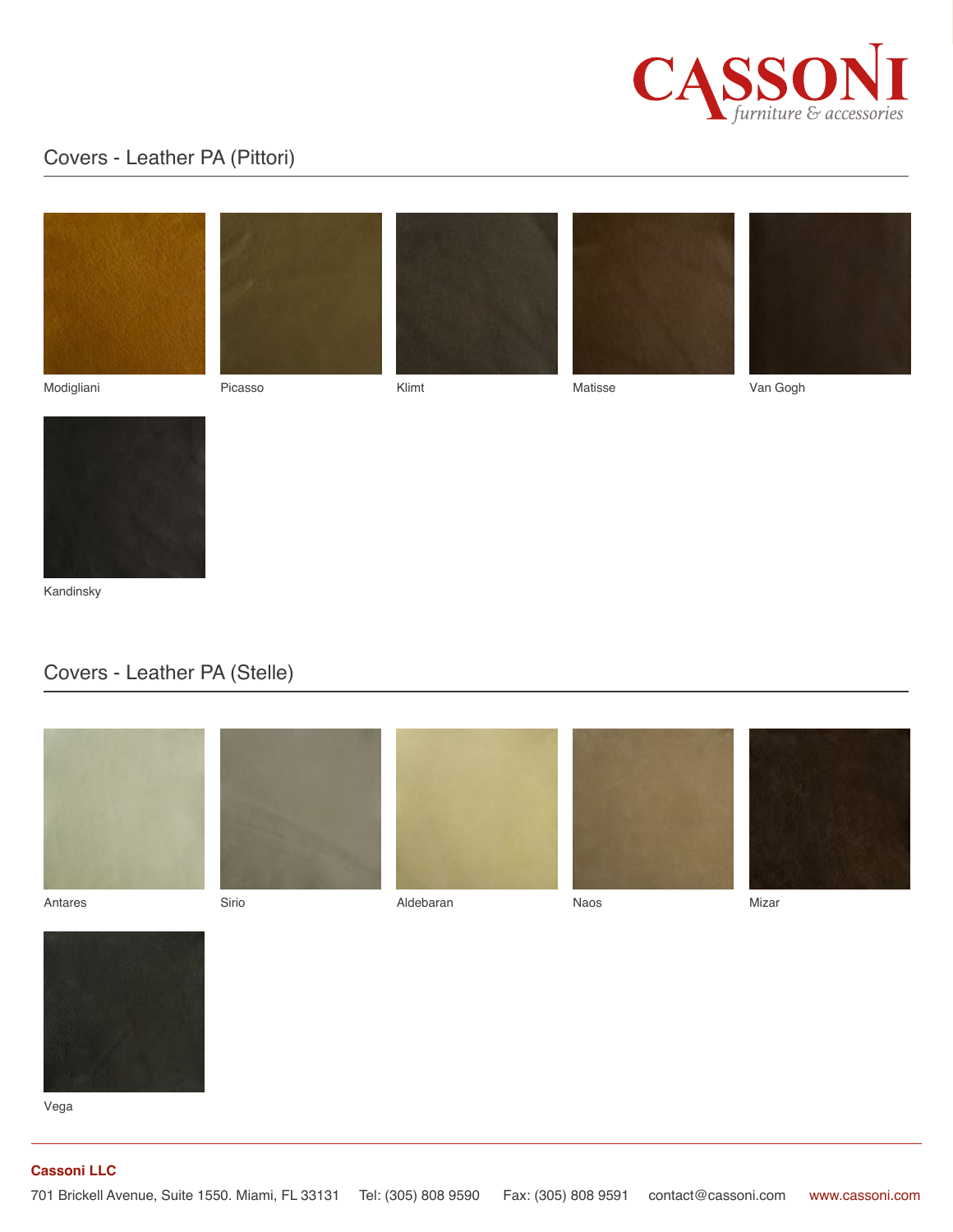

### Covers - Leather PA (Grande Pianuri)







Sioux Cherokee Cheyenne

#### Covers - Leather PA (Dolciumi)